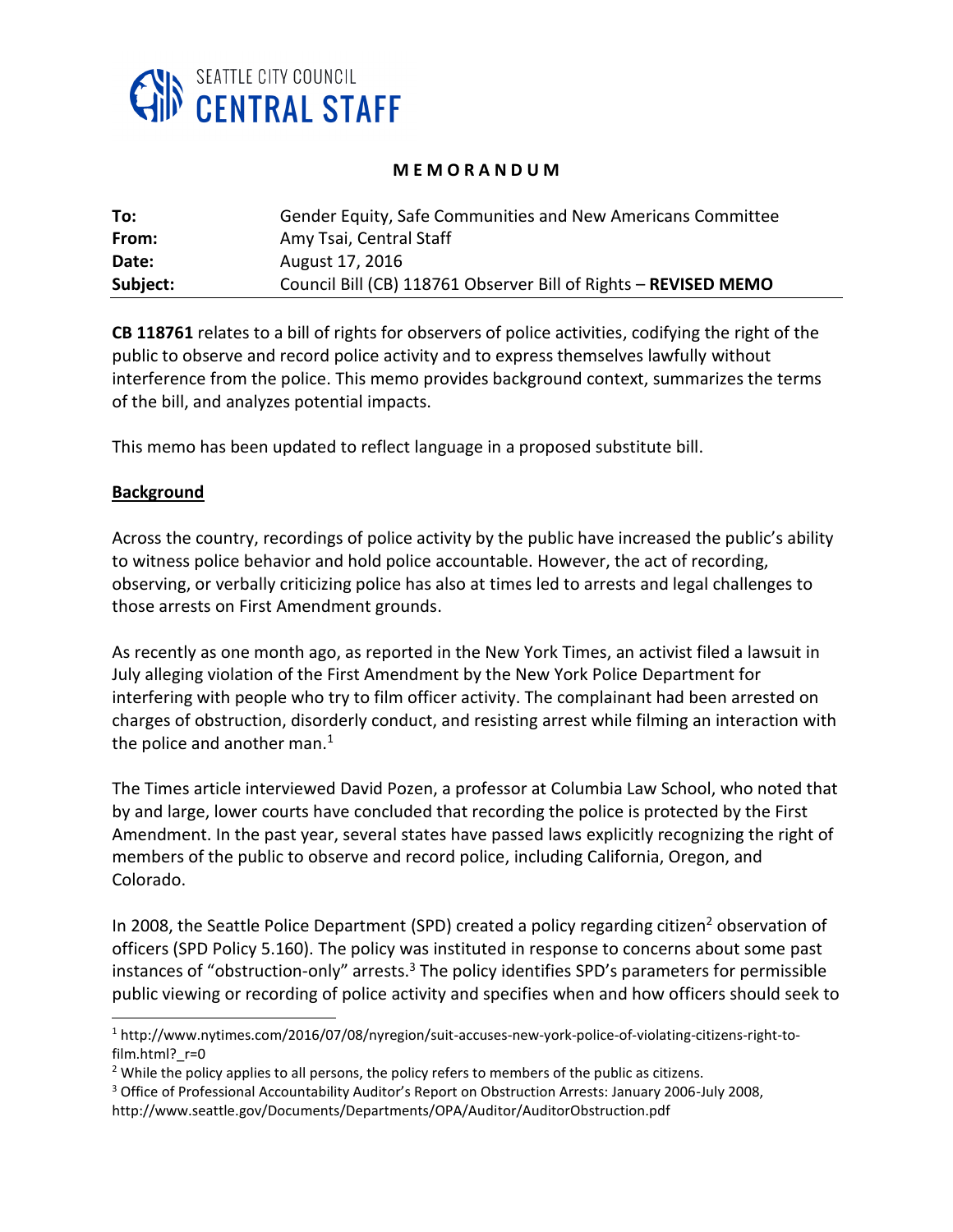obtain recordings that have possible evidentiary value. SPD Policy 5.160 is included as Attachment 1 to this staff memo.

The purpose of Substitute CB 118761 is to codify the right of members of the public to observe and record police activity and to express themselves within the bounds permitted by law without fear of retaliation.

Specifically, Substitute CB 118761 would include the following provisions (where provisions are similar to SPD policy, the policy is footnoted):

- **Witnessing police actions**
	- $\circ$  Persons not involved in an incident may observe or record activity and express themselves, including making critical comments, if the person does not "obstruct, hinder, delay, or compromise the outcome of legitimate police actions," threaten safety, or attempt to incite others to violence.<sup>4</sup>
- **Officer actions against third-party observers**
	- $\circ$  When a person is lawfully observing, recording, or expressing themselves under this subchapter, officers or their agents may not prevent the person from doing so or arrest, detain, use physical force against, punish, or retaliate against the person.<sup>5</sup>
	- $\circ$  When an officer is deploying less-lethal tools, the officer must seek to minimize harm to non-targeted bystanders in accordance with SPD less-lethal tool policies.<sup>6</sup>

## **Preservation of evidence**

- $\circ$  If an officer believes a person has media of evidentiary value, the officer must first request voluntary surrender of the media, and then if the media is not surrendered, may advise the person that a court order will be sought and that the person should not tamper with, alter, or destroy the media.<sup>7</sup>
- **Civil liability**
	- $\circ$  A person can bring a civil suit against the City that can include punitive damages of up to \$5,000 and reasonable costs and attorney fees.
- SPD is also directed to have a blast ball policy that addresses the safety of persons engaged in activities protected by this subchapter by May 2017, so long as it does not conflict with the terms of the consent decree.

 $\overline{a}$ 

<sup>&</sup>lt;sup>4</sup> SPD Policy 5.160. Note that SPD Policy 5.160 refers to persons attempting to "incite others to violate the law." CB 118761 refers to inciting others to violence, which is language from First Amendment caselaw.

<sup>&</sup>lt;sup>5</sup> SPD Policy 8.200(2) prohibits officer use of physical force to punish or retaliate, or use of physical force against individuals who only verbally confront them unless the vocalization impedes a legitimate law enforcement function.

 $^6$  SPD Policy 8.300(6) requires officers to consider risks to the subject and third parties when determining whether to deploy any less-lethal tools. For example, according to 8.300-POL-6(8), officers deploying oleoresin capsicum spray are required to direct the spray at the specific subject(s) posing a threat and to attempt to minimize exposure to non-targeted parties.

 $7$  SPD Policy 5.160.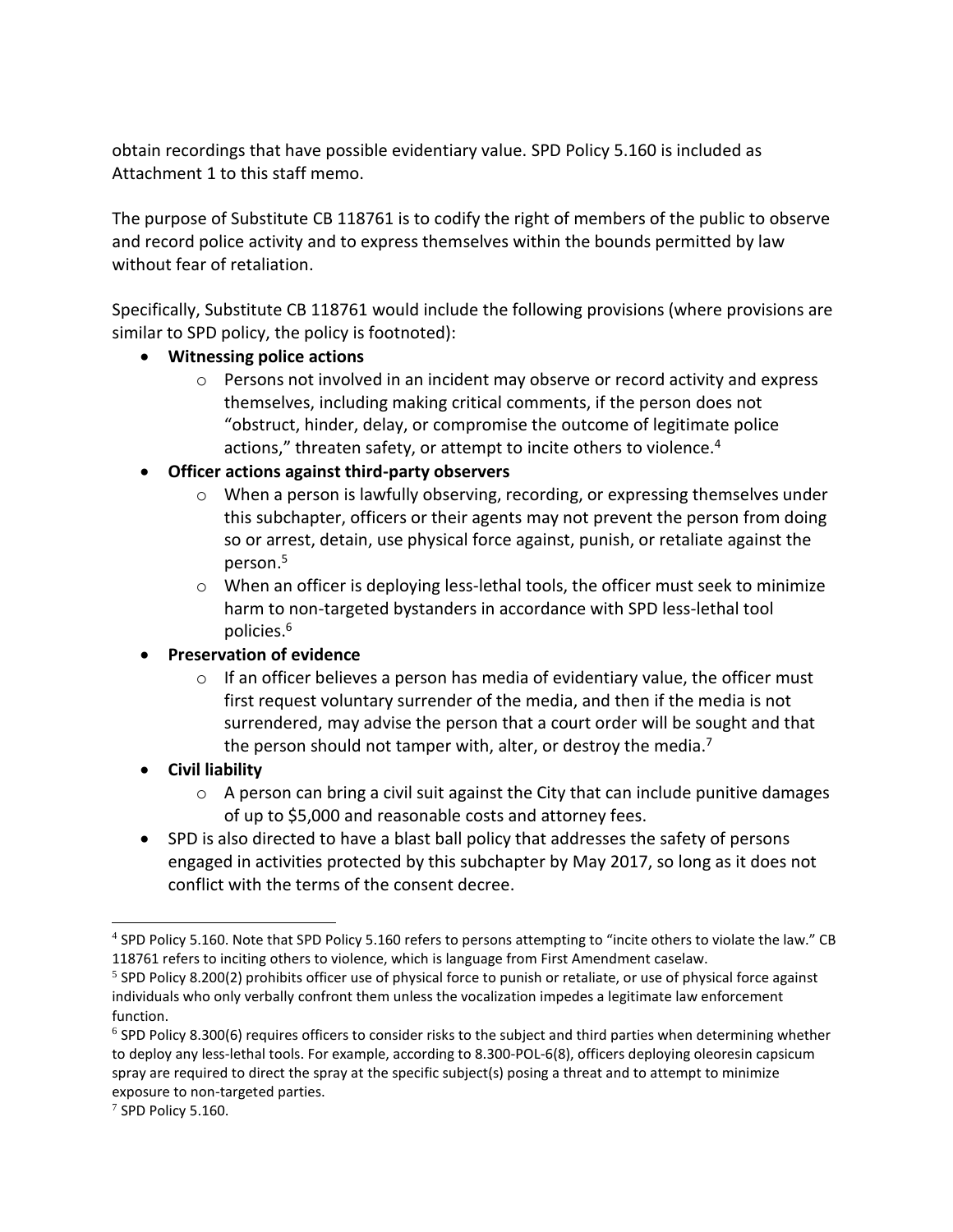The substitute Council Bill differs from the original bill in the following respects:

- Reorders sections;
- Clarifies that a person's conduct as well as presence must be lawful;
- Narrows officer prohibited conduct from interference to prevention to make the prohibited behavior more clear;
- Changes less-lethal tools provisions to a more general provision on proper use of lesslethal tools in the presence of bystanders;
- Requires a blast ball policy to take into account public observers;
- Eliminates the SPD claims process and clarifies the scope of civil action;
- Makes the effective date of terms contingent upon compliance with the federal consent decree.

# **Analysis**

There are two main differences between Substitute CB 118761 and SPD policy: the delineation of officer-prohibited conduct and creation of a cause of action against the City.

# *Officer-Prohibited Conduct*

One main difference is that SPD Policy 5.160 directs officers to "recognize and obey" the right of persons to observe, photograph, and/or make verbal comments in the presence of police activity, whereas CB 118761 identifies prohibited officer conduct, including things such as use of physical force against someone lawfully observing or recording police activity (see footnotes 4 to 7 above for relevant SPD policies). As a policy matter, specifying prohibited officer conduct helps to protect the public from retaliatory police behavior. As a legal matter, it helps to clarify the types of officer actions that may give rise to the cause of action created by CB 118761. In practice, the tension in interpretation of the Seattle Municipal Code will be between what behavior by the public constitutes interference with legitimate police duties, and what behavior by the police constitutes interference with the public's right to legitimately observe, record, or criticize police.

## *Cause of Action Against City*

l

The creation of a new cause of action against the City would have financial implications arising from the cost of paying for successful claims or the cost of litigation. It is unknown how often such claims might be filed and won by claimants. If the code provisions successfully deter inappropriate officer behavior, then claim costs would be low. The City requires that a claim for damages must be made to the City prior to commencing a lawsuit for damages against the City;<sup>8</sup> this can also help lower costs by providing a cheaper alternative to court for both sides.

<sup>&</sup>lt;sup>8</sup> SMC 5.24.005 and RCW 4.96.020; see also,<http://www.seattle.gov/filing-a-damage-claim> for the standard tort claim form.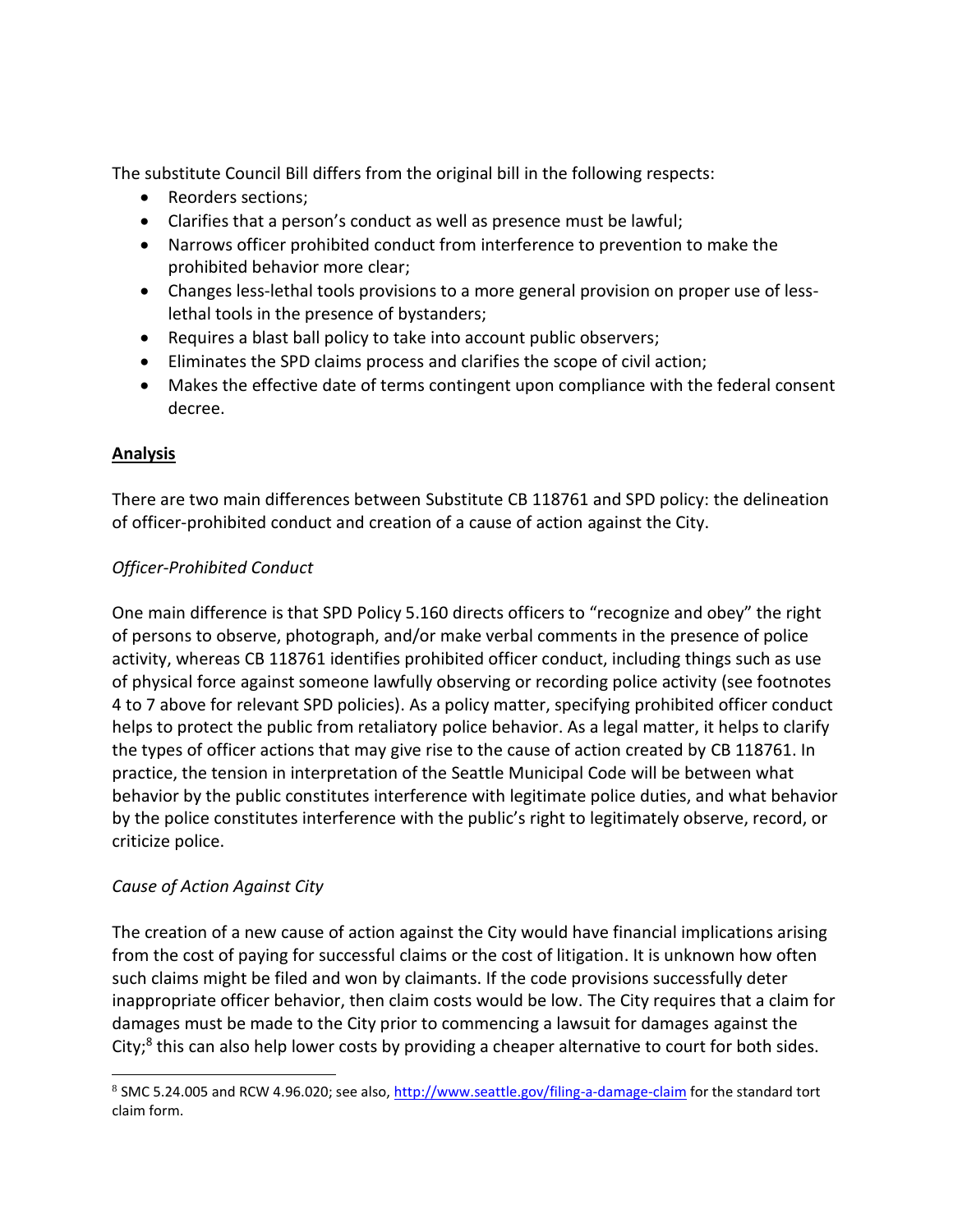It is in the financial interests of the City not to create new causes of action against itself lightly. Creating a cause of action is, however, one means of discouraging City misconduct and thereby strengthening protections for the public. Colorado is one state that has created a civil cause of action against law enforcement agencies for destruction or unlawful seizure of recordings by a law enforcement officer (C.R.S. 13-21-128 (2016)); some of the remedies in CB 118761 are modeled after language in the Colorado law.

# *Codifying SPD Policies*

If adopted, codification of an SPD policy has several benefits:

- It ensures more permanent protection of public observer rights, as the municipal code is less easy to change than a departmental policy;
- Its greater permanency makes it easier for the public to rely on it, as opposed to a policy where the public in any given year might not know whether the policy has been updated;
- It carries greater weight than a departmental policy, particularly when coupled with penalty provisions, which can increase the likelihood that all parties will want to adhere to the terms;
- Members of the public are more likely to expect their rights to be found in City code than in a departmental policy, so they would be more likely to be aware of their rights and to avail themselves of its protections.

Greater permanency can be a downside when improvements are desired, because a departmental policy is easier to change than City code. However, since the subject of the proposal pertains to constitutional rights of free speech, the likelihood of wanting or needing to change the protections would be less, and could be accomplished via future ordinances.

One might also argue that codification of SPD policy sets a precedent for future codification of other policies which could lead to a patchwork of partly codified policies and the erosion of management control over operations. This proposed policy codification, however, can be distinguished from other SPD policies on several grounds:

- 1) It addresses a nationwide issue of constitutional significance;
- 2) It codifies policy provisions that directly speak to the rights of the public, not just departmental procedures; and
- 3) As a practical matter, codification is necessary in order to create the proposed cause of action.

One of the driving forces behind the proposed legislation is the nationwide concern with the recording of police officer behavior. As SPD Policy 5.160 notes, "With the prevalence of digital cameras, cell phone cameras etc. in existence, it is common for police incidents to be photographed by citizens as well as the media." States such as Oregon have taken steps to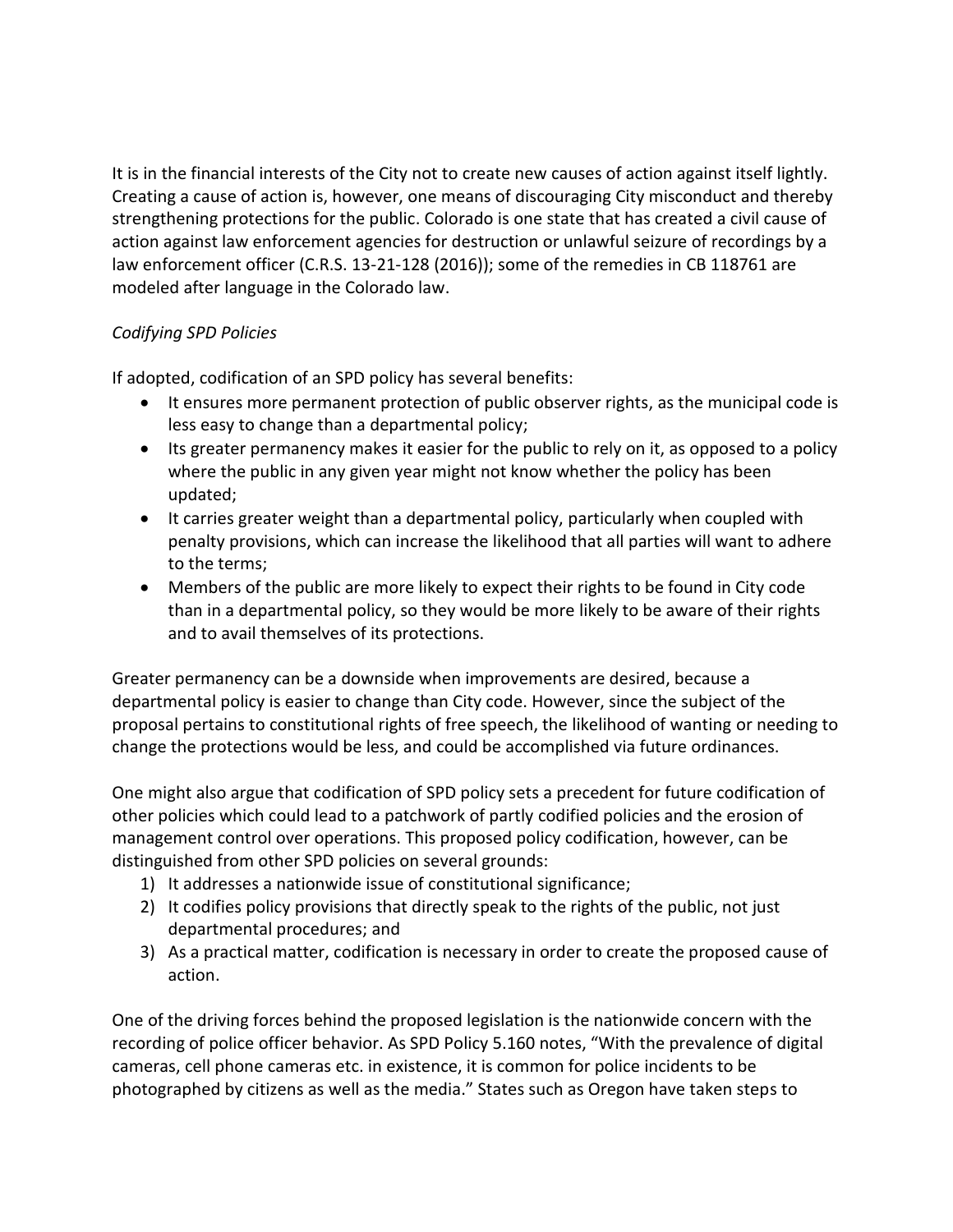make it clear that such recordings do not violate other existing laws, such as state eavesdropping laws (Oregon Chapter 553, (2015 Laws)). Thus, laws on public recordings of police officers have been used to clarify the legality of such actions, which is something that cannot be done via departmental policy alone.

#### Legal

The proposed legislation may have labor implications that would require conversations with the collective bargaining representatives for police officers prior to affected provisions becoming effective. If the ordinance requires changes in SPD policies, the policies will be submitted to the Department of Justice and federal court for review under the *United States v. City of Seattle*  Consent Decree; Substitute Ordinance 118761 also allows for a deferred effective date for any provisions that require Court approval. Further legal clean-up of provisions may occur prior to Council action.

#### **Attachment**

1. SPD Policy 5.160

cc: Kirstan Arestad, Central Staff Executive Director Ketil Freeman, Supervising Analyst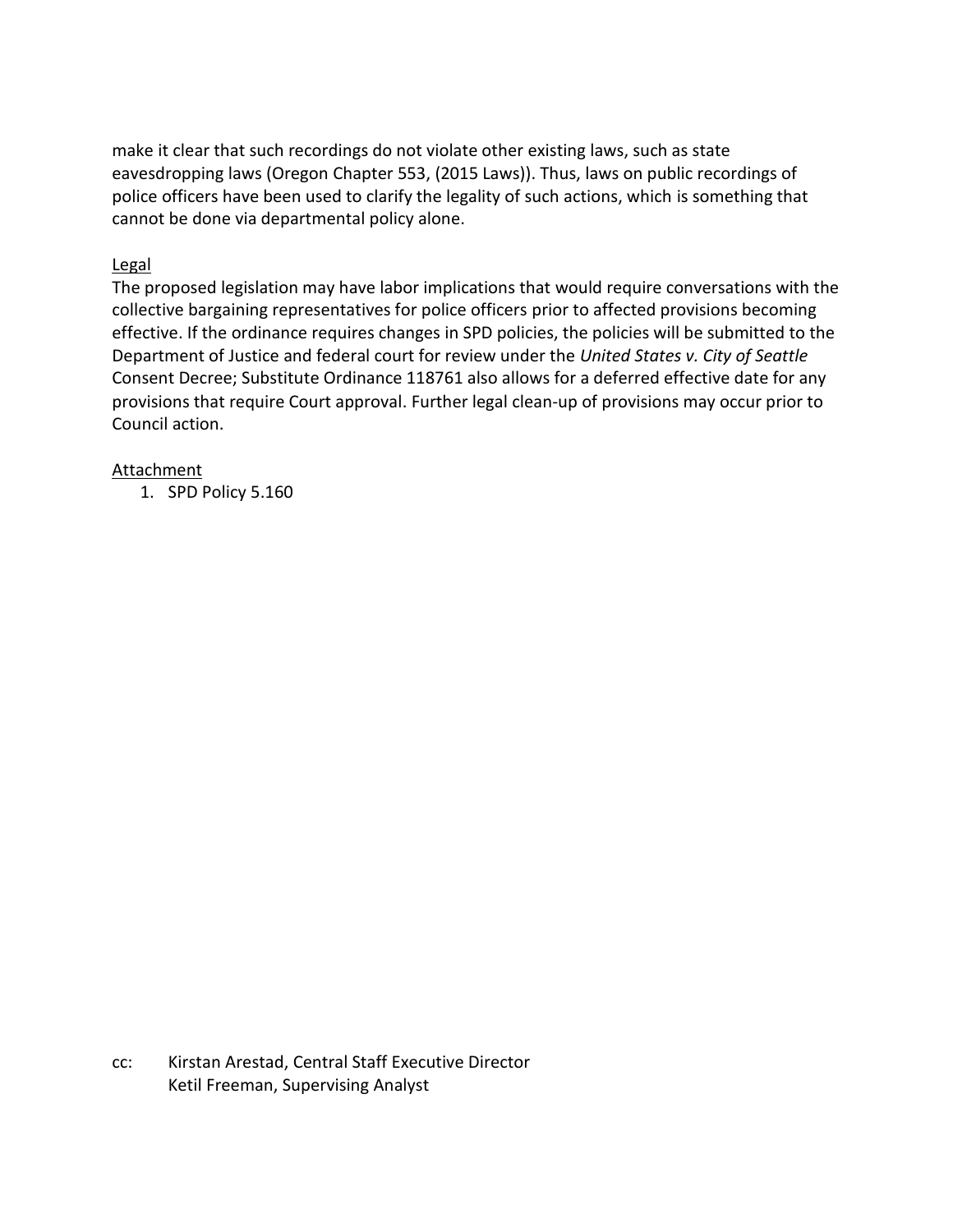# Seattle Police Department Manual

Kathleen O'Toole, Chief of Police

# 5.160 - CITIZEN OBSERVATION OF OFFICERS

Effective Date: 6/6/2008

#### POLICY

It is the policy of the Seattle Police Department that people not involved in an incident may be allowed to remain in proximity of any stop, detention or arrest, or any other incident occurring in public so long as their presence is lawful and their activities, including verbal comments, do not obstruct, hinder, delay, or threaten the safety or compromise the outcome of legitimate police actions and/or rescue efforts. Officers should assume that a member of the general public is observing, and possibly recording, their activities at all times.

I. Witnessing Stops, Detentions, Arrests and other Police Actions

A. With the prevalence of digital cameras, cell phone cameras, etc. in existence, it is common for police incidents to be photographed by citizens as well as the media. Officer safety, the protection of the suspect or person being detained, including his/her right to privacy, and the safety of onlookers are the most important factors. With these factors in mind, officers shall recognize and obey the right of persons to observe, photograph, and/or make verbal comments in the presence of police officers performing their duties.

B. Citizens, regardless of their intent to video and/or audio record an activity, may not enter any established marked and protected crime scene or a restricted area that would normally be unavailable to the general public. Officers and follow-up investigators will determine who enters or leaves a secure scene.

C. In public areas, there is no distinction between citizens employed by news media organizations and those who are not. The existence of "press credentials" extends no special privileges to any citizen, nor does the absence of such credentials limit a citizen's free access to record law enforcement activities while in public, under most circumstances.

II. Bystander Filming of Officer-Suspect Contacts

A. It is increasingly common for bystanders, who are not involved in any criminal activity, to record contacts between officers and citizens. Bystanders have the right to record police officer enforcement activities, except when:

1 The safety of the officer or the suspect is jeopardized.

- 2. Persons interfere or violate the law.
- 3. Persons threaten others by words or action, or they attempt to incite others to violate the law.

B. Although a contact with citizens to obtain evidence is encouraged, officers will not detain citizens or seize their recorded media when that media contains video, still images or sounds associated with a crime.